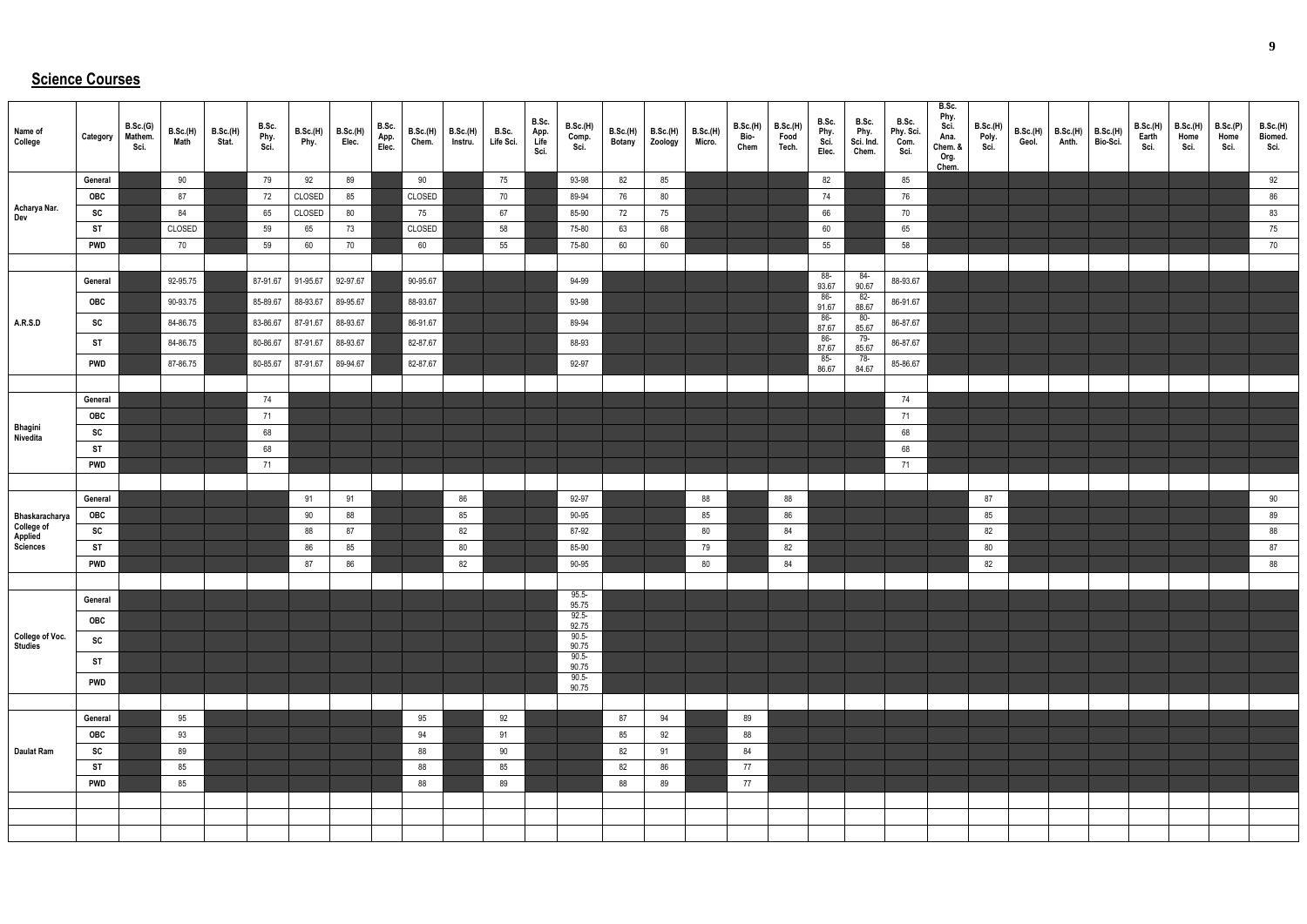| Name of<br>College       | Category   | B.Sc.(G)<br>Mathem.<br>Sci. | B.Sc.(H)<br>Math | B.Sc.(H)<br>Stat. | B.Sc.<br>Phy.<br>Sci. | B.Sc.(H)<br>Phy. | <b>B.Sc.(H)</b><br>Elec. | B.Sc.<br>App.<br>Elec. | B.Sc.(H)<br>Chem. | <b>B.Sc.(H)</b><br>Instru. | B.Sc.<br>Life Sci. | B.Sc.<br>App.<br>Life<br>Sci. | B.Sc.(H)<br>Comp.<br>Sci. | B.Sc.(H)<br><b>Botany</b> | <b>B.Sc.(H)</b><br>Zoology | B.Sc.(H)<br>Micro. | B.Sc.(H)<br><b>Bio-</b><br>Chem | <b>B.Sc.(H)</b><br>Food<br>Tech. | B.Sc.<br>Phy.<br>Sci.<br>Elec. | B.Sc.<br>Phy.<br>Sci. Ind.<br>Chem. | B.Sc.<br>Phy. Sci.<br>Com.<br>Sci.    | B.Sc.<br>Phy.<br>Sci.<br>Ana.<br>Chem. &<br>Org.<br>Chem. | B.Sc.(H)<br>Poly.<br>Sci. | <b>B.Sc.(H)</b><br>Geol. | B.Sc.(H)<br>Anth. | <b>B.Sc.(H)</b><br>Bio-Sci. | <b>B.Sc.(H)</b><br>Earth<br>Sci. | <b>B.Sc.(H)</b><br>Home<br>Sci. | B.Sc.(P)<br>Home<br>Sci. | <b>B.Sc.(H)</b><br>Biomed.<br>Sci. |
|--------------------------|------------|-----------------------------|------------------|-------------------|-----------------------|------------------|--------------------------|------------------------|-------------------|----------------------------|--------------------|-------------------------------|---------------------------|---------------------------|----------------------------|--------------------|---------------------------------|----------------------------------|--------------------------------|-------------------------------------|---------------------------------------|-----------------------------------------------------------|---------------------------|--------------------------|-------------------|-----------------------------|----------------------------------|---------------------------------|--------------------------|------------------------------------|
|                          | General    | 84.5                        | 92.5             |                   | 82                    | 93               | 93                       |                        | 91                |                            | 82                 |                               | 94                        | 86                        | 87                         |                    |                                 |                                  |                                |                                     | 83                                    |                                                           |                           |                          |                   |                             |                                  |                                 |                          |                                    |
|                          | OBC        | 79.5                        | 89               |                   | 78                    | CLOSED           | 89                       |                        | 90                |                            | 78                 |                               | 92                        | 80                        | 84                         |                    |                                 |                                  |                                |                                     | 78                                    |                                                           |                           |                          |                   |                             |                                  |                                 |                          |                                    |
| Deen Dayal<br>Upadhayaya | SC         | 73                          | 83               |                   | 72                    | 81               | 88                       |                        | 88                |                            | 72                 |                               | 90                        | 80                        | 83                         |                    |                                 |                                  |                                |                                     | 74                                    |                                                           |                           |                          |                   |                             |                                  |                                 |                          |                                    |
|                          | ST         | 73                          | 70               |                   | 72                    | 76               | 78                       |                        | 74                |                            | 70                 |                               | 81                        | 70                        | 73                         |                    |                                 |                                  |                                |                                     | 73                                    |                                                           |                           |                          |                   |                             |                                  |                                 |                          |                                    |
|                          | <b>PWD</b> | 70                          | 75               |                   | 70                    | 75               | 85                       |                        | 75                |                            | 65                 |                               | 85                        | 68                        | 68                         |                    |                                 |                                  |                                |                                     | 70                                    |                                                           |                           |                          |                   |                             |                                  |                                 |                          |                                    |
|                          |            |                             |                  |                   |                       |                  |                          |                        |                   |                            |                    |                               |                           |                           |                            |                    |                                 |                                  |                                |                                     |                                       |                                                           |                           |                          |                   |                             |                                  |                                 |                          |                                    |
|                          | General    |                             | CLOSED           |                   | 78                    | 91.33            |                          |                        | CLOSED            |                            | 78                 |                               |                           | 82                        | 85                         |                    | CLOSED                          |                                  |                                | 74.66                               | 78                                    |                                                           |                           |                          |                   |                             |                                  |                                 |                          |                                    |
|                          | OBC        |                             | CLOSED           |                   | 72                    | 85.33            |                          |                        | CLOSED            |                            | 76                 |                               |                           | 80                        | 81                         |                    | 78.5                            |                                  |                                | 71                                  | 75                                    |                                                           |                           |                          |                   |                             |                                  |                                 |                          |                                    |
| Deshbandhu               | SC         |                             | 74               |                   | 65                    | 81               |                          |                        | CLOSED            |                            | 75                 |                               |                           | 80                        | 80                         |                    | 76.5                            |                                  |                                | 69                                  | 69                                    |                                                           |                           |                          |                   |                             |                                  |                                 |                          |                                    |
|                          | ST         |                             | 72               |                   | 65                    | 80               |                          |                        | 71                |                            | 73                 |                               |                           | 78                        | 78                         |                    | 76                              |                                  |                                | 68                                  | 68                                    |                                                           |                           |                          |                   |                             |                                  |                                 |                          |                                    |
|                          | <b>PWD</b> |                             | 81               |                   | 75                    | 88               |                          |                        | 79                |                            | 73                 |                               |                           | 79                        | 79                         |                    | 78                              |                                  |                                | 71                                  | 68                                    |                                                           |                           |                          |                   |                             |                                  |                                 |                          |                                    |
|                          | General    |                             | 89               |                   | 80                    |                  |                          |                        | 92                |                            | 75                 |                               |                           | 82                        | CLOSED                     |                    |                                 |                                  |                                |                                     | 78                                    |                                                           |                           |                          |                   |                             |                                  |                                 |                          |                                    |
|                          | OBC        |                             | 84               |                   | 78                    | 91<br>88         |                          |                        | 86                |                            | 70                 |                               |                           | 77                        | 82                         |                    |                                 |                                  |                                |                                     | 72                                    |                                                           |                           |                          |                   |                             |                                  |                                 |                          |                                    |
| <b>Dyal Singh</b>        | SC         |                             | CLOSED           |                   | 75                    | 82               |                          |                        | 78                |                            | 70                 |                               |                           | 74                        | 79                         |                    |                                 |                                  |                                |                                     | 72                                    |                                                           |                           |                          |                   |                             |                                  |                                 |                          |                                    |
|                          | ST         |                             | 70               |                   | 70                    | 76               |                          |                        | 78                |                            | 70                 |                               |                           | 75                        | 78                         |                    |                                 |                                  |                                |                                     | 70                                    |                                                           |                           |                          |                   |                             |                                  |                                 |                          |                                    |
|                          | <b>PWD</b> |                             | 68               |                   | 55                    | 60               |                          |                        | 67                |                            | 55                 |                               |                           | 60                        | CLOSED                     |                    |                                 |                                  |                                |                                     | 60                                    |                                                           |                           |                          |                   |                             |                                  |                                 |                          |                                    |
|                          |            |                             |                  |                   |                       |                  |                          |                        |                   |                            |                    |                               |                           |                           |                            |                    |                                 |                                  |                                |                                     |                                       |                                                           |                           |                          |                   |                             |                                  |                                 |                          |                                    |
|                          | General    |                             |                  |                   | 83                    | CLOSED           |                          |                        | CLOSED            |                            | 80                 |                               |                           | 83                        | CLOSED                     | CLOSED             |                                 |                                  |                                |                                     |                                       |                                                           |                           |                          |                   |                             |                                  |                                 |                          |                                    |
|                          | OBC        |                             |                  |                   | 81                    | CLOSED           |                          |                        | CLOSED            |                            | 75                 |                               |                           | 77                        | CLOSED                     | CLOSED             |                                 |                                  |                                |                                     |                                       |                                                           |                           |                          |                   |                             |                                  |                                 |                          |                                    |
| Gargi                    | SC         |                             |                  |                   | 75                    | 88               |                          |                        | CLOSED            |                            | 70                 |                               |                           | 74                        | 77                         | CLOSED             |                                 |                                  |                                |                                     |                                       |                                                           |                           |                          |                   |                             |                                  |                                 |                          |                                    |
|                          | ST         |                             |                  |                   | 75                    | 86               |                          |                        | 81                |                            | 70                 |                               |                           | 72                        | 73                         | CLOSED             |                                 |                                  |                                |                                     |                                       |                                                           |                           |                          |                   |                             |                                  |                                 |                          |                                    |
|                          | <b>PWD</b> |                             |                  |                   | 59                    | 59               |                          |                        | 59                |                            | 59                 |                               |                           | 59                        | 59                         | 59                 |                                 |                                  |                                |                                     |                                       |                                                           |                           |                          |                   |                             |                                  |                                 |                          |                                    |
|                          |            |                             |                  |                   |                       |                  |                          |                        |                   |                            |                    |                               |                           |                           |                            |                    |                                 |                                  |                                |                                     |                                       |                                                           |                           |                          |                   |                             |                                  |                                 |                          |                                    |
|                          | General    |                             | 96.33            |                   | 93.33-96              | 96.33            | 95.66                    |                        | 95.66             |                            | 92                 |                               | 97.66-<br>98.66           | 90                        | 94                         |                    |                                 |                                  |                                |                                     |                                       |                                                           |                           |                          | 91                |                             | 91-93                            |                                 |                          |                                    |
|                          | <b>OBC</b> |                             | 96               |                   | 91.33-94              | 96               | 95                       |                        | 93                |                            | 90                 |                               | 96.33-<br>97.33           | 86                        | 91                         |                    |                                 |                                  |                                |                                     |                                       |                                                           |                           |                          | 90                |                             | 88-90                            |                                 |                          |                                    |
| Hans Raj                 | SC         |                             | 92               |                   | 89.33-92              | 92               | 93                       |                        | 89                |                            | 90                 |                               | 94.33-                    | 85                        | 90.33                      |                    |                                 |                                  |                                |                                     |                                       |                                                           |                           |                          | 90                |                             | 87-89                            |                                 |                          |                                    |
|                          | <b>ST</b>  |                             | 88               |                   | 89.33-92              | 88               | 92                       |                        | 80                |                            | 89                 |                               | 95.33<br>93.33-           | 82                        | 85                         |                    |                                 |                                  |                                |                                     |                                       |                                                           |                           |                          | 90                |                             | 88-90                            |                                 |                          |                                    |
|                          | <b>PWD</b> |                             | 92               |                   | 90.33-93              | 92               | 94                       |                        | 88                |                            | 89                 |                               | 94.33<br>93.33-           | 83                        | 86                         |                    |                                 |                                  |                                |                                     |                                       |                                                           |                           |                          | 90                |                             | 89.66-                           |                                 |                          |                                    |
|                          |            |                             |                  |                   |                       |                  |                          |                        |                   |                            |                    |                               | 94.33                     |                           |                            |                    |                                 |                                  |                                |                                     |                                       |                                                           |                           |                          |                   |                             | 91.66                            |                                 |                          |                                    |
|                          | General    |                             | CLOSED           | CLOSED            | 91.33                 | 97               |                          |                        | 96                |                            |                    |                               |                           | 93                        | 95.33                      |                    |                                 |                                  | 91.33                          |                                     |                                       |                                                           |                           |                          |                   |                             |                                  |                                 |                          |                                    |
|                          | OBC        |                             | 95.5             | CLOSED            | CLOSED                | 96.33            |                          |                        | CLOSED            |                            |                    |                               |                           | 91                        | CLOSED                     |                    |                                 |                                  | 88.33                          |                                     |                                       |                                                           |                           |                          |                   |                             |                                  |                                 |                          |                                    |
| Hindu                    | SC         |                             | CLOSED           | 90                | 84                    | CLOSED           |                          |                        | CLOSED            |                            |                    |                               |                           | 89                        | CLOSED                     |                    |                                 |                                  | 83.33                          |                                     |                                       |                                                           |                           |                          |                   |                             |                                  |                                 |                          |                                    |
|                          | <b>ST</b>  |                             | 87               | 90                | 78                    | CLOSED           |                          |                        | 80                |                            |                    |                               |                           | 89                        | 89                         |                    |                                 |                                  | 81                             |                                     |                                       |                                                           |                           |                          |                   |                             |                                  |                                 |                          |                                    |
|                          | <b>PWD</b> |                             | CLOSED           | 93                | 75                    | 91               |                          |                        | CLOSED            |                            |                    |                               |                           | CLOSED                    | 89                         |                    |                                 |                                  | 85                             |                                     |                                       |                                                           |                           |                          |                   |                             |                                  |                                 |                          |                                    |
|                          |            |                             |                  |                   |                       |                  |                          |                        |                   |                            |                    |                               |                           |                           |                            |                    |                                 |                                  |                                |                                     |                                       |                                                           |                           |                          |                   |                             |                                  |                                 |                          |                                    |
|                          | General    |                             | 93.5             |                   |                       |                  |                          |                        |                   |                            |                    |                               | 94-99                     |                           |                            |                    |                                 |                                  |                                |                                     | BA(H) Mass Media & Mass Communication |                                                           |                           |                          |                   |                             |                                  |                                 |                          |                                    |
|                          | OBC        |                             | 92               |                   |                       |                  |                          |                        |                   |                            |                    |                               | 90-95                     |                           |                            |                    |                                 |                                  | General<br><b>OBC</b>          |                                     | 93<br>90                              |                                                           |                           |                          |                   |                             |                                  |                                 |                          |                                    |
| I.P. College             | SC         |                             | 86               |                   |                       |                  |                          |                        |                   |                            |                    |                               | 85-90                     |                           |                            |                    |                                 |                                  | SC<br><b>ST</b>                |                                     | 85<br>85                              |                                                           |                           |                          |                   |                             |                                  |                                 |                          |                                    |
|                          | <b>ST</b>  |                             | 86               |                   |                       |                  |                          |                        |                   |                            |                    |                               | 84-89                     |                           |                            |                    |                                 |                                  | PwD                            | $\cdot$ :                           | 90                                    |                                                           |                           |                          |                   |                             |                                  |                                 |                          |                                    |
|                          | <b>PWD</b> |                             | 93               |                   |                       |                  |                          |                        |                   |                            |                    |                               | 93-98                     |                           |                            |                    |                                 |                                  |                                |                                     |                                       |                                                           |                           |                          |                   |                             |                                  |                                 |                          |                                    |
|                          |            |                             |                  |                   |                       |                  |                          |                        |                   |                            |                    |                               |                           |                           |                            |                    |                                 |                                  |                                |                                     |                                       |                                                           |                           |                          |                   |                             |                                  |                                 |                          |                                    |

| I) | B.Sc.(H)<br>Bio-Sci. | B.Sc.(H)<br>Earth<br>Sci. | B.Sc.(H)<br>Home<br>Sci. | B.Sc.(P)<br>Home<br>Sci. | B.Sc.(H)<br>Biomed.<br>Sci. |  |
|----|----------------------|---------------------------|--------------------------|--------------------------|-----------------------------|--|
|    |                      |                           |                          |                          |                             |  |
|    |                      |                           |                          |                          |                             |  |
|    |                      |                           |                          |                          |                             |  |
|    |                      |                           |                          |                          |                             |  |
|    |                      |                           |                          |                          |                             |  |
|    |                      |                           |                          |                          |                             |  |
|    |                      |                           |                          |                          |                             |  |
|    |                      |                           |                          |                          |                             |  |
|    |                      |                           |                          |                          |                             |  |
|    |                      |                           |                          |                          |                             |  |
|    |                      |                           |                          |                          |                             |  |
|    |                      |                           |                          |                          |                             |  |
|    |                      |                           |                          |                          |                             |  |
|    |                      |                           |                          |                          |                             |  |
|    |                      |                           |                          |                          |                             |  |
|    |                      |                           |                          |                          |                             |  |
|    |                      |                           |                          |                          |                             |  |
|    |                      |                           |                          |                          |                             |  |
|    |                      |                           |                          |                          |                             |  |
|    |                      |                           |                          |                          |                             |  |
|    |                      |                           |                          |                          |                             |  |
|    |                      |                           |                          |                          |                             |  |
|    |                      |                           |                          |                          |                             |  |
|    |                      | $91 - 93$                 |                          |                          |                             |  |
|    |                      | 88-90                     |                          |                          |                             |  |
|    |                      | 87-89                     |                          |                          |                             |  |
|    |                      | 88-90                     |                          |                          |                             |  |
|    |                      | 89.66-<br>91.66           |                          |                          |                             |  |
|    |                      |                           |                          |                          |                             |  |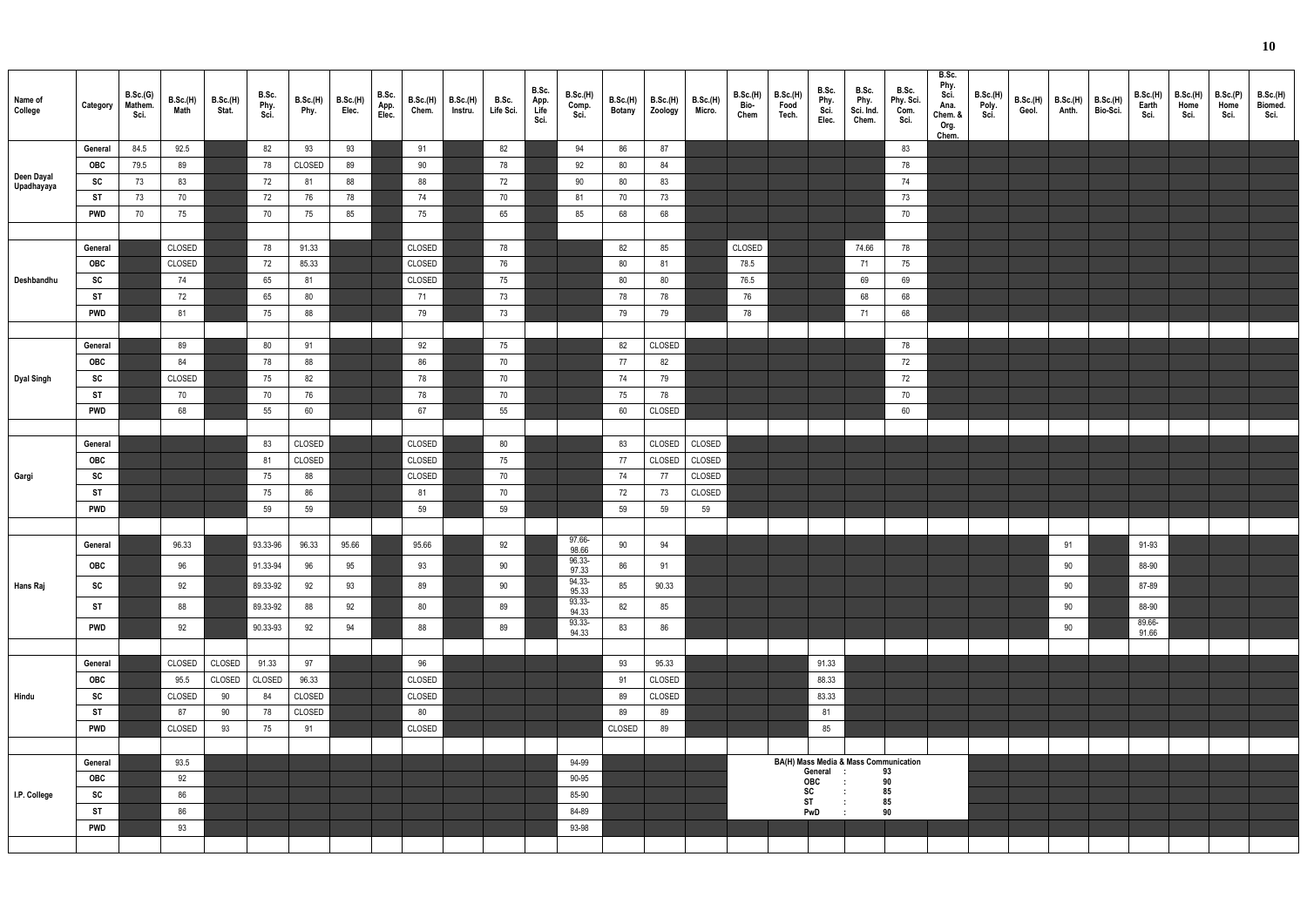| Name of<br>College     | Category                | B.Sc.(G)<br>Mathem.<br>Sci. | B.Sc.(H)<br>Math | B.Sc.(H)<br>Stat. | B.Sc.<br>Phy.<br>Sci | B.Sc.(H)<br>Phy. | B.Sc.(H)<br>Elec. | B.Sc.<br>App.<br>Elec. | B.Sc.(H)<br>Chem. | B.Sc.(H)<br>Instru. | B.Sc.<br>Life Sci. | B.Sc.<br>App.<br>Life<br>Sci. | B.Sc.(H)<br>Comp.<br>Sci. | B.Sc.(H)<br>Botany | B.Sc.(H)<br>Zoology | B.Sc.(H)<br>Micro. | B.Sc.(H)<br>Bio-<br>Chem | B.Sc.(H)<br>Food<br>Tech. | B.Sc.<br>Phy.<br>Sci.<br>Elec. | B.Sc.<br>Phy.<br>Sci. Ind.<br>Chem. | B.Sc.<br>Phy. Sci.<br>Com.<br>Sci. | B.Sc.<br>Phy.<br>Sci.<br>Ana.<br>Chem. &<br>Org.<br>Chem. | B.Sc.(H)<br>Poly.<br>Sci. | B.Sc.(H)<br>Geol. | B.Sc.(H)<br>Anth. | B.Sc.(H)<br>Bio-Sci. | B.Sc.(H)<br>Earth<br>Sci. | <b>B.Sc.(H)</b><br>Home<br>Sci. | B.Sc.(P)<br>Home<br>Sci. | B.Sc.(H)<br>Biomed.<br>Sci. |
|------------------------|-------------------------|-----------------------------|------------------|-------------------|----------------------|------------------|-------------------|------------------------|-------------------|---------------------|--------------------|-------------------------------|---------------------------|--------------------|---------------------|--------------------|--------------------------|---------------------------|--------------------------------|-------------------------------------|------------------------------------|-----------------------------------------------------------|---------------------------|-------------------|-------------------|----------------------|---------------------------|---------------------------------|--------------------------|-----------------------------|
|                        | General                 |                             |                  |                   |                      |                  |                   |                        |                   |                     |                    |                               |                           |                    |                     | 89                 | 87.5                     |                           |                                |                                     |                                    |                                                           |                           |                   |                   |                      |                           | 81                              | 78                       |                             |
| Institute of           | OBC                     |                             |                  |                   |                      |                  |                   |                        |                   |                     |                    |                               |                           |                    |                     | 85                 | 83                       |                           |                                |                                     |                                    |                                                           |                           |                   |                   |                      |                           | 75                              | 75                       |                             |
| Home<br>Economics      | SC                      |                             |                  |                   |                      |                  |                   |                        |                   |                     |                    |                               |                           |                    |                     | 85                 | 83                       |                           |                                |                                     |                                    |                                                           |                           |                   |                   |                      |                           | 75                              | 75                       |                             |
|                        | <b>ST</b>               |                             |                  |                   |                      |                  |                   |                        |                   |                     |                    |                               |                           |                    |                     | 85                 | 83                       |                           |                                |                                     |                                    |                                                           |                           |                   |                   |                      |                           | 75                              | 75                       |                             |
|                        | <b>PWD</b>              |                             |                  |                   |                      |                  |                   |                        |                   |                     |                    |                               |                           |                    |                     | 85                 | 83                       |                           |                                |                                     |                                    |                                                           |                           |                   |                   |                      |                           | 75                              | 75                       |                             |
|                        |                         |                             |                  |                   |                      |                  |                   |                        |                   |                     |                    |                               |                           |                    |                     |                    |                          |                           |                                |                                     |                                    |                                                           |                           |                   |                   |                      |                           |                                 |                          |                             |
|                        |                         |                             |                  |                   |                      |                  |                   |                        |                   |                     |                    |                               |                           |                    |                     |                    |                          |                           |                                |                                     |                                    |                                                           |                           |                   |                   |                      |                           |                                 |                          |                             |
|                        | General                 |                             | 87               |                   |                      |                  |                   |                        |                   |                     |                    |                               |                           |                    |                     |                    |                          |                           |                                |                                     |                                    |                                                           |                           |                   |                   |                      |                           |                                 |                          |                             |
| Janki Devi<br>Memorial | OBC<br>SC               |                             | 80<br>72         |                   |                      |                  |                   |                        |                   |                     |                    |                               |                           |                    |                     |                    |                          |                           |                                |                                     |                                    |                                                           |                           |                   |                   |                      |                           |                                 |                          |                             |
|                        | <b>ST</b>               |                             | 72               |                   |                      |                  |                   |                        |                   |                     |                    |                               |                           |                    |                     |                    |                          |                           |                                |                                     |                                    |                                                           |                           |                   |                   |                      |                           |                                 |                          |                             |
|                        | <b>PWD</b>              |                             | 72               |                   |                      |                  |                   |                        |                   |                     |                    |                               |                           |                    |                     |                    |                          |                           |                                |                                     |                                    |                                                           |                           |                   |                   |                      |                           |                                 |                          |                             |
|                        |                         |                             |                  |                   |                      |                  |                   |                        |                   |                     |                    |                               |                           |                    |                     |                    |                          |                           |                                |                                     |                                    |                                                           |                           |                   |                   |                      |                           |                                 |                          |                             |
|                        | General                 |                             | CLOSED           |                   | 79                   | 89               |                   |                        |                   |                     | 77                 |                               | CLOSED                    |                    |                     |                    |                          |                           |                                |                                     |                                    |                                                           |                           |                   |                   |                      |                           |                                 |                          |                             |
|                        | OBC                     |                             | 86               |                   | 76                   | 86.5             |                   |                        |                   |                     | 73                 |                               | 85-90                     |                    |                     |                    |                          |                           |                                |                                     |                                    |                                                           |                           |                   |                   |                      |                           |                                 |                          |                             |
| Kalindi                | SC                      |                             | 85               |                   | 74                   | 82               |                   |                        |                   |                     | 71                 |                               | 83-88                     |                    |                     |                    |                          |                           |                                |                                     |                                    |                                                           |                           |                   |                   |                      |                           |                                 |                          |                             |
|                        | <b>ST</b>               |                             | 81               |                   | 74                   | 80               |                   |                        |                   |                     | 71                 |                               | 83-88                     |                    |                     |                    |                          |                           |                                |                                     |                                    |                                                           |                           |                   |                   |                      |                           |                                 |                          |                             |
|                        | <b>PWD</b>              |                             | 81               |                   | 74                   | 80               |                   |                        |                   |                     | 71                 |                               | 83-88                     |                    |                     |                    |                          |                           |                                |                                     |                                    |                                                           |                           |                   |                   |                      |                           |                                 |                          |                             |
|                        |                         |                             |                  |                   |                      |                  |                   |                        |                   |                     |                    |                               |                           |                    |                     |                    |                          |                           |                                |                                     |                                    |                                                           |                           |                   |                   |                      |                           |                                 |                          |                             |
|                        | General                 |                             | 93.25            |                   |                      |                  |                   |                        |                   |                     |                    |                               |                           |                    |                     |                    |                          |                           |                                |                                     |                                    |                                                           |                           |                   |                   |                      |                           |                                 |                          |                             |
|                        | <b>OBC</b>              |                             | 90               |                   |                      |                  |                   |                        |                   |                     |                    |                               |                           |                    |                     |                    |                          |                           |                                |                                     |                                    |                                                           |                           |                   |                   |                      |                           |                                 |                          |                             |
| Kamala Nehru           | SC                      |                             | 88               |                   |                      |                  |                   |                        |                   |                     |                    |                               |                           |                    |                     |                    |                          |                           |                                |                                     |                                    |                                                           |                           |                   |                   |                      |                           |                                 |                          |                             |
|                        | <b>ST</b>               |                             | 88               |                   |                      |                  |                   |                        |                   |                     |                    |                               |                           |                    |                     |                    |                          |                           |                                |                                     |                                    |                                                           |                           |                   |                   |                      |                           |                                 |                          |                             |
|                        | <b>PWD</b>              |                             | 87               |                   |                      |                  |                   |                        |                   |                     |                    |                               |                           |                    |                     |                    |                          |                           |                                |                                     |                                    |                                                           |                           |                   |                   |                      |                           |                                 |                          |                             |
|                        |                         |                             |                  |                   |                      |                  |                   |                        |                   |                     |                    |                               |                           |                    |                     |                    |                          |                           |                                |                                     |                                    |                                                           |                           |                   |                   |                      |                           |                                 |                          |                             |
|                        |                         | General CLOSED 93           |                  |                   |                      | 93               | 93.66             |                        |                   |                     |                    |                               | 94-98                     |                    |                     |                    |                          |                           |                                |                                     | 85                                 |                                                           |                           |                   |                   |                      |                           |                                 |                          |                             |
| Keshav                 | OBC                     | CLOSED                      | CLOSED           |                   |                      | CLOSED           | 88                |                        |                   |                     |                    |                               | 88-92                     |                    |                     |                    |                          |                           |                                |                                     | 80                                 |                                                           |                           |                   |                   |                      |                           |                                 |                          |                             |
| Mahavidyalaya          | SC                      | CLOSED                      | CLOSED           |                   |                      | 78               | 81                |                        |                   |                     |                    |                               | 83-87                     |                    |                     |                    |                          |                           |                                |                                     | 70                                 |                                                           |                           |                   |                   |                      |                           |                                 |                          |                             |
|                        | <b>ST</b><br><b>PWD</b> | 58<br>68                    | 65<br>75         |                   |                      | CLOSED<br>64     | 68<br>CLOSED      |                        |                   |                     |                    |                               | 77-81<br>85-89            |                    |                     |                    |                          |                           |                                |                                     | 65<br>65                           |                                                           |                           |                   |                   |                      |                           |                                 |                          |                             |
|                        |                         |                             |                  |                   |                      |                  |                   |                        |                   |                     |                    |                               |                           |                    |                     |                    |                          |                           |                                |                                     |                                    |                                                           |                           |                   |                   |                      |                           |                                 |                          |                             |
|                        | General                 |                             | 95.5-97          | CLOSED            | 85.66-86             | CLOSED           |                   |                        | CLOSED            |                     | 86-89              |                               |                           |                    | CLOSED CLOSED       |                    |                          |                           |                                |                                     | CLOSED                             | CLOSED                                                    |                           |                   |                   |                      |                           |                                 |                          |                             |
|                        | OBC                     |                             | 94-95            | 90-92.5           | CLOSED               | CLOSED           |                   |                        | CLOSED            |                     | 81-85              |                               |                           | CLOSED             | CLOSED              |                    |                          |                           |                                |                                     | CLOSED                             | 81-82                                                     |                           |                   |                   |                      |                           |                                 |                          |                             |
| Kirori Mal             | SC                      |                             | CLOSED           | 86-90             | 74-75                | 88.33-89         |                   |                        | CLOSED            |                     | 78-84              |                               |                           | CLOSED             | CLOSED              |                    |                          |                           |                                |                                     | 77.5-78                            | 73-74                                                     |                           |                   |                   |                      |                           |                                 |                          |                             |
|                        | ST                      |                             | 86.75-87         | 86-88             | 59-60                | 83-85            |                   |                        | 78-80             |                     | 78-84              |                               |                           | 77.5-78            | 78-80               |                    |                          |                           |                                |                                     | 74.5-75                            | 59-60                                                     |                           |                   |                   |                      |                           |                                 |                          |                             |
|                        | <b>PWD</b>              |                             | 86-87            | 90-92.5           | 79-80                | 84-85            |                   |                        | 78-80             |                     | 70-75              |                               |                           | 72-75              | 83-85               |                    |                          |                           |                                |                                     | 79.5-80                            | 59-60                                                     |                           |                   |                   |                      |                           |                                 |                          |                             |
|                        |                         |                             |                  |                   |                      |                  |                   |                        |                   |                     |                    |                               |                           |                    |                     |                    |                          |                           |                                |                                     |                                    |                                                           |                           |                   |                   |                      |                           |                                 |                          |                             |
|                        | General                 |                             | 96.25            | 96                |                      |                  |                   |                        |                   |                     |                    |                               |                           |                    |                     |                    |                          |                           |                                |                                     |                                    |                                                           |                           |                   |                   |                      |                           |                                 |                          |                             |
|                        | OBC                     |                             | 95.5             | 94.5              |                      |                  |                   |                        |                   |                     |                    |                               |                           |                    |                     |                    |                          |                           |                                |                                     |                                    |                                                           |                           |                   |                   |                      |                           |                                 |                          |                             |
| Lady Shri Ram          | SC                      |                             | 94               | 92.25             |                      |                  |                   |                        |                   |                     |                    |                               |                           |                    |                     |                    |                          |                           |                                |                                     |                                    |                                                           |                           |                   |                   |                      |                           |                                 |                          |                             |
|                        | <b>ST</b>               |                             | 91               | 80.75             |                      |                  |                   |                        |                   |                     |                    |                               |                           |                    |                     |                    |                          |                           |                                |                                     |                                    |                                                           |                           |                   |                   |                      |                           |                                 |                          |                             |
|                        | <b>PWD</b>              |                             | 92               | 89.75             |                      |                  |                   |                        |                   |                     |                    |                               |                           |                    |                     |                    |                          |                           |                                |                                     |                                    |                                                           |                           |                   |                   |                      |                           |                                 |                          |                             |
|                        |                         |                             |                  |                   |                      |                  |                   |                        |                   |                     |                    |                               |                           |                    |                     |                    |                          |                           |                                |                                     |                                    |                                                           |                           |                   |                   |                      |                           |                                 |                          |                             |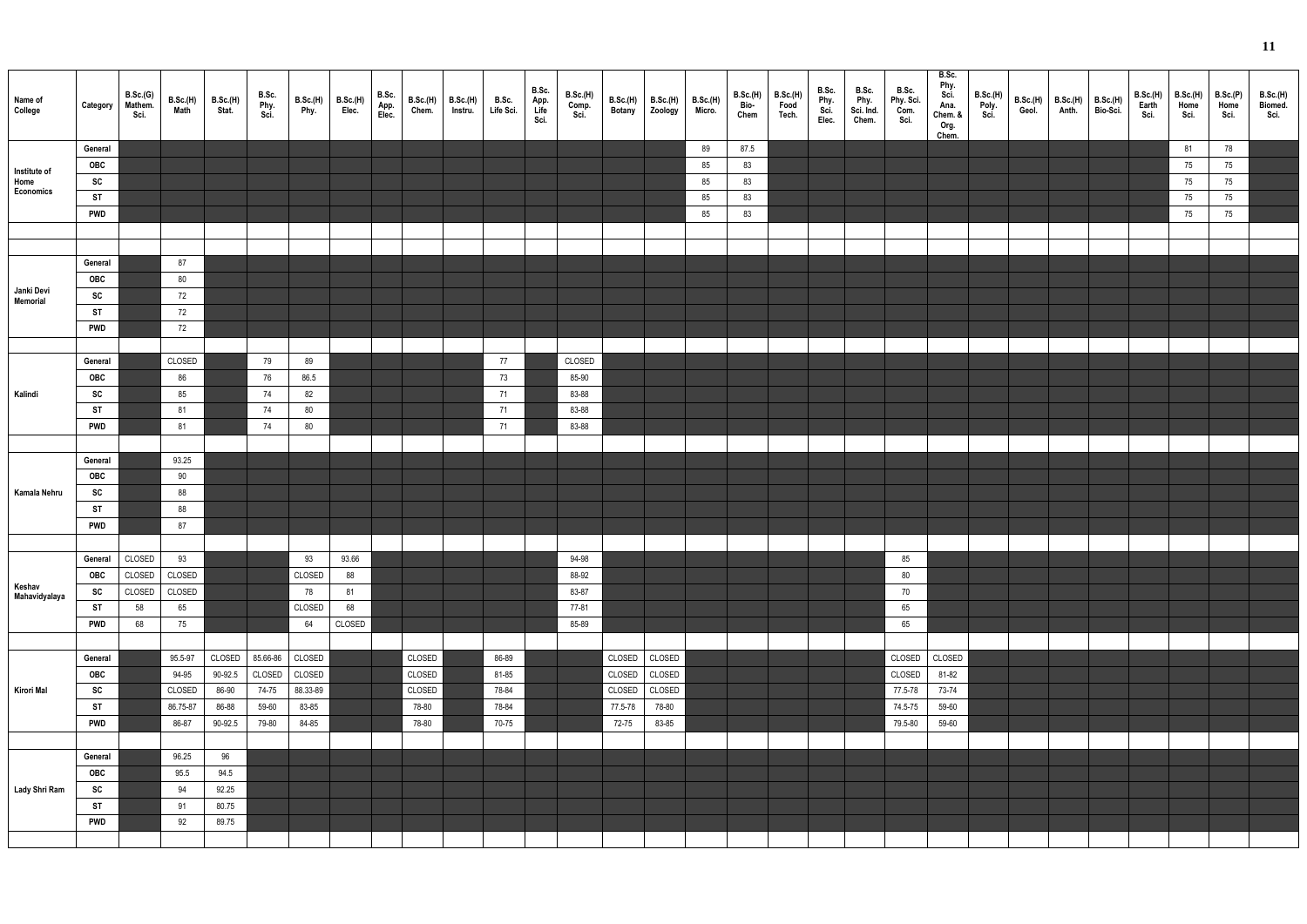| Name of<br>College  | Category   | B.Sc.(G)<br>Mathem.<br>Sci. | B.Sc.(H)<br>Math | B.Sc.(H)<br>Stat. | B.Sc.<br>Phy.<br>Sci. | B.Sc.(H)<br>Phy. | B.Sc.(H)<br>Elec. | B.Sc.<br>App.<br>Elec. | B.Sc.(H)<br>Chem. | B.Sc.(H)<br>Instru. | B.Sc.<br>Life Sci. | B.Sc.<br>App.<br>Life<br>Sci. | B.Sc.(H)<br>Comp.<br>Sci. | B.Sc.(H)<br>Botany | B.Sc.(H)<br>Zoology | B.Sc.(H)<br>Micro. | B.Sc.(H)<br>Bio<br>Chem | B.Sc.(H)<br>Food<br>Tech. | B.Sc.<br>Phy.<br>Sci.<br>Elec. | B.Sc.<br>Phy.<br>Sci. Ind.<br>Chem. | B.Sc.<br>Phy. Sci.<br>Com.<br>Sci. | B.Sc.<br>Phy.<br>Sci.<br>Ana.<br>Chem. &<br>Org.<br>Chem. | B.Sc.(H)<br>Poly.<br>Sci. | B.Sc.(H)<br>Geol. | B.Sc.(H)<br>Anth. | B.Sc.(H)<br>Bio-Sci. | B.Sc.(H)<br>Earth<br>Sci. | <b>B.Sc.(H)</b><br>Home <sup>1</sup><br>Sci. | B.Sc.(P)<br>Home<br>Sci. | B.Sc.(H)<br>Biomed.<br>Sci. |
|---------------------|------------|-----------------------------|------------------|-------------------|-----------------------|------------------|-------------------|------------------------|-------------------|---------------------|--------------------|-------------------------------|---------------------------|--------------------|---------------------|--------------------|-------------------------|---------------------------|--------------------------------|-------------------------------------|------------------------------------|-----------------------------------------------------------|---------------------------|-------------------|-------------------|----------------------|---------------------------|----------------------------------------------|--------------------------|-----------------------------|
|                     | General    |                             | 90               |                   |                       |                  |                   |                        |                   |                     |                    |                               |                           |                    |                     |                    |                         |                           |                                |                                     |                                    |                                                           |                           |                   |                   |                      |                           |                                              |                          |                             |
|                     | OBC        |                             | 85               |                   |                       |                  |                   |                        |                   |                     |                    |                               |                           |                    |                     |                    |                         |                           |                                |                                     |                                    |                                                           |                           |                   |                   |                      |                           |                                              |                          |                             |
| Lakshmi Bai         | SC         |                             | 80               |                   |                       |                  |                   |                        |                   |                     |                    |                               |                           |                    |                     |                    |                         |                           |                                |                                     |                                    |                                                           |                           |                   |                   |                      |                           |                                              |                          |                             |
|                     | <b>ST</b>  |                             | 80               |                   |                       |                  |                   |                        |                   |                     |                    |                               |                           |                    |                     |                    |                         |                           |                                |                                     |                                    |                                                           |                           |                   |                   |                      |                           |                                              |                          |                             |
|                     | <b>PWD</b> |                             | 80               |                   |                       |                  |                   |                        |                   |                     |                    |                               |                           |                    |                     |                    |                         |                           |                                |                                     |                                    |                                                           |                           |                   |                   |                      |                           |                                              |                          |                             |
|                     |            |                             |                  |                   |                       |                  |                   |                        |                   |                     |                    |                               |                           |                    |                     |                    |                         |                           |                                |                                     |                                    |                                                           |                           |                   |                   |                      |                           |                                              |                          |                             |
|                     |            |                             |                  |                   |                       |                  |                   |                        |                   |                     |                    |                               |                           |                    |                     |                    |                         |                           |                                |                                     |                                    |                                                           |                           |                   |                   |                      |                           |                                              |                          |                             |
|                     | General    |                             |                  |                   |                       |                  |                   |                        |                   |                     |                    |                               |                           |                    |                     |                    |                         |                           |                                |                                     |                                    |                                                           |                           |                   |                   |                      |                           | 81                                           | 79                       |                             |
|                     | OBC        |                             |                  |                   |                       |                  |                   |                        |                   |                     |                    |                               |                           |                    |                     |                    |                         |                           |                                |                                     |                                    |                                                           |                           |                   |                   |                      |                           | 70                                           | 70                       |                             |
| Lady Irwin          | SC         |                             |                  |                   |                       |                  |                   |                        |                   |                     |                    |                               |                           |                    |                     |                    |                         |                           |                                |                                     |                                    |                                                           |                           |                   |                   |                      |                           | 68                                           | 65                       |                             |
|                     | <b>ST</b>  |                             |                  |                   |                       |                  |                   |                        |                   |                     |                    |                               |                           |                    |                     |                    |                         |                           |                                |                                     |                                    |                                                           |                           |                   |                   |                      |                           | 68                                           | 65                       |                             |
|                     | <b>PWD</b> |                             |                  |                   |                       |                  |                   |                        |                   |                     |                    |                               |                           |                    |                     |                    |                         |                           |                                |                                     |                                    |                                                           |                           |                   |                   |                      |                           | 70                                           | 70                       |                             |
|                     |            |                             |                  |                   |                       |                  |                   |                        |                   |                     |                    |                               |                           |                    |                     |                    |                         |                           |                                |                                     |                                    |                                                           |                           |                   |                   |                      |                           |                                              |                          |                             |
|                     | General    | 88                          |                  |                   | 85                    |                  | 91                |                        |                   |                     |                    |                               | CLOSED                    |                    |                     |                    |                         |                           |                                |                                     |                                    |                                                           |                           |                   |                   |                      |                           |                                              |                          |                             |
|                     | OBC        | 85                          |                  |                   | 82                    |                  | 90                |                        |                   |                     |                    |                               | 84                        |                    |                     |                    |                         |                           |                                |                                     |                                    |                                                           |                           |                   |                   |                      |                           |                                              |                          |                             |
| Maharaja<br>Agrasen | SC         | 80                          |                  |                   | 79                    |                  | 89                |                        |                   |                     |                    |                               | 80                        |                    |                     |                    |                         |                           |                                |                                     |                                    |                                                           |                           |                   |                   |                      |                           |                                              |                          |                             |
|                     | <b>ST</b>  | 80                          |                  |                   | 79                    |                  | 87                |                        |                   |                     |                    |                               | 80                        |                    |                     |                    |                         |                           |                                |                                     |                                    |                                                           |                           |                   |                   |                      |                           |                                              |                          |                             |
|                     | <b>PWD</b> | 80                          |                  |                   | $ \,$                 |                  | 87                |                        |                   |                     |                    |                               | 80                        |                    |                     |                    |                         |                           |                                |                                     |                                    |                                                           |                           |                   |                   |                      |                           |                                              |                          |                             |
|                     |            |                             |                  |                   |                       |                  |                   |                        |                   |                     |                    |                               |                           |                    |                     |                    |                         |                           |                                |                                     |                                    |                                                           |                           |                   |                   |                      |                           |                                              |                          |                             |
|                     | General    |                             | CLOSED           |                   | 85                    | CLOSED           |                   |                        | 91.33             |                     | CLOSED             |                               | 85                        | CLOSED             | CLOSED              |                    |                         |                           |                                |                                     |                                    |                                                           |                           |                   |                   |                      |                           |                                              |                          |                             |
|                     | OBC        |                             | CLOSED           |                   | 82                    | CLOSED           |                   |                        | 88.33             |                     | 73.66              |                               | 82                        | CLOSED             | CLOSED              |                    |                         |                           |                                |                                     |                                    |                                                           |                           |                   |                   |                      |                           |                                              |                          |                             |
| Maitreyi            | SC         |                             | 85               |                   | 78                    | 82               |                   |                        | 85                |                     | 73.66              |                               | 78                        | 74                 | 80                  |                    |                         |                           |                                |                                     |                                    |                                                           |                           |                   |                   |                      |                           |                                              |                          |                             |
|                     | <b>ST</b>  |                             | 85               |                   | 78                    | 82               |                   |                        | 85                |                     | 73.66              |                               | 78                        | 74                 | 80                  |                    |                         |                           |                                |                                     |                                    |                                                           |                           |                   |                   |                      |                           |                                              |                          |                             |
|                     | <b>PWD</b> |                             | 85               |                   | 78                    | 82               |                   |                        | 85                |                     | 73.66              |                               | 78                        | 78                 | 84                  |                    |                         |                           |                                |                                     |                                    |                                                           |                           |                   |                   |                      |                           |                                              |                          |                             |
|                     |            |                             |                  |                   |                       |                  |                   |                        |                   |                     |                    |                               |                           |                    |                     |                    |                         |                           |                                |                                     |                                    |                                                           |                           |                   |                   |                      |                           |                                              |                          |                             |
|                     | General    |                             | 86.5             |                   |                       |                  |                   |                        |                   |                     |                    |                               |                           |                    |                     |                    |                         |                           |                                |                                     |                                    |                                                           |                           |                   |                   |                      |                           |                                              |                          |                             |
|                     | OBC        |                             | $-$              |                   |                       |                  |                   |                        |                   |                     |                    |                               |                           |                    |                     |                    |                         |                           |                                |                                     |                                    |                                                           |                           |                   |                   |                      |                           |                                              |                          |                             |
| Mata Sundri         | SC         |                             | 81.5             |                   |                       |                  |                   |                        |                   |                     |                    |                               |                           |                    |                     |                    |                         |                           |                                |                                     |                                    |                                                           |                           |                   |                   |                      |                           |                                              |                          |                             |
|                     | <b>ST</b>  |                             | 81.5             |                   |                       |                  |                   |                        |                   |                     |                    |                               |                           |                    |                     |                    |                         |                           |                                |                                     |                                    |                                                           |                           |                   |                   |                      |                           |                                              |                          |                             |
|                     | <b>PWD</b> |                             | 76.5             |                   |                       |                  |                   |                        |                   |                     |                    |                               |                           |                    |                     |                    |                         |                           |                                |                                     |                                    |                                                           |                           |                   |                   |                      |                           |                                              |                          |                             |
|                     |            |                             |                  |                   |                       |                  |                   |                        |                   |                     |                    |                               |                           |                    |                     |                    |                         |                           |                                |                                     |                                    |                                                           |                           |                   |                   |                      |                           |                                              |                          |                             |
|                     | General    |                             | 95.25            |                   |                       | 95               |                   |                        | 95.33             |                     | 89.33              |                               |                           | 90.33              | 95                  |                    |                         |                           |                                |                                     | 93                                 |                                                           |                           |                   |                   |                      |                           |                                              |                          |                             |
|                     | OBC        |                             |                  |                   |                       | 93.67            |                   |                        | CLOSED            |                     | 86.66              |                               |                           | CLOSED             |                     |                    |                         |                           |                                |                                     | 91.33                              |                                                           |                           |                   |                   |                      |                           |                                              |                          |                             |
|                     |            |                             | 93               |                   |                       |                  |                   |                        |                   |                     |                    |                               |                           |                    | CLOSED              |                    |                         |                           |                                |                                     |                                    |                                                           |                           |                   |                   |                      |                           |                                              |                          |                             |
| Miranda House       | SC         |                             | 90               |                   |                       | 90               |                   |                        | 91                |                     | 83                 |                               |                           | 84                 | 86.33               |                    |                         |                           |                                |                                     | 90                                 |                                                           |                           |                   |                   |                      |                           |                                              |                          |                             |
|                     | <b>ST</b>  |                             | 88               |                   |                       | 86               |                   |                        | 80                |                     | 79                 |                               |                           | 80                 | CLOSED              |                    |                         |                           |                                |                                     | 85                                 |                                                           |                           |                   |                   |                      |                           |                                              |                          |                             |
|                     | <b>PWD</b> |                             | 85               |                   |                       | 89               |                   |                        | 89                |                     | 80                 |                               |                           | 80                 | 90                  |                    |                         |                           |                                |                                     | 85                                 |                                                           |                           |                   |                   |                      |                           |                                              |                          |                             |
|                     |            |                             |                  |                   |                       |                  |                   |                        |                   |                     |                    |                               |                           |                    |                     |                    |                         |                           |                                |                                     |                                    |                                                           |                           |                   |                   |                      |                           |                                              |                          |                             |
|                     | General    |                             | 92               |                   |                       | 92               |                   |                        | 91                |                     |                    |                               |                           |                    |                     |                    |                         |                           |                                |                                     | 82                                 | 86                                                        |                           |                   |                   |                      |                           |                                              |                          |                             |
|                     | OBC        |                             | 88               |                   |                       | 89.66            |                   |                        | 88                |                     |                    |                               |                           |                    |                     |                    |                         |                           |                                |                                     | 75                                 | 83                                                        |                           |                   |                   |                      |                           |                                              |                          |                             |
| Moti Lal Nehru      | SC         |                             | 83               |                   |                       | 80               |                   |                        | 82                |                     |                    |                               |                           |                    |                     |                    |                         |                           |                                |                                     | 72                                 | 77                                                        |                           |                   |                   |                      |                           |                                              |                          |                             |
|                     | <b>ST</b>  |                             | 83               |                   |                       | 80               |                   |                        | 82                |                     |                    |                               |                           |                    |                     |                    |                         |                           |                                |                                     | 72                                 | 77                                                        |                           |                   |                   |                      |                           |                                              |                          |                             |
|                     | <b>PWD</b> |                             | 83               |                   |                       | 80               |                   |                        | 82                |                     |                    |                               |                           |                    |                     |                    |                         |                           |                                |                                     | 72                                 | 77                                                        |                           |                   |                   |                      |                           |                                              |                          |                             |
|                     |            |                             |                  |                   |                       |                  |                   |                        |                   |                     |                    |                               |                           |                    |                     |                    |                         |                           |                                |                                     |                                    |                                                           |                           |                   |                   |                      |                           |                                              |                          |                             |
|                     |            |                             |                  |                   |                       |                  |                   |                        |                   |                     |                    |                               |                           |                    |                     |                    |                         |                           |                                |                                     |                                    |                                                           |                           |                   |                   |                      |                           |                                              |                          |                             |
|                     |            |                             |                  |                   |                       |                  |                   |                        |                   |                     |                    |                               |                           |                    |                     |                    |                         |                           |                                |                                     |                                    |                                                           |                           |                   |                   |                      |                           |                                              |                          |                             |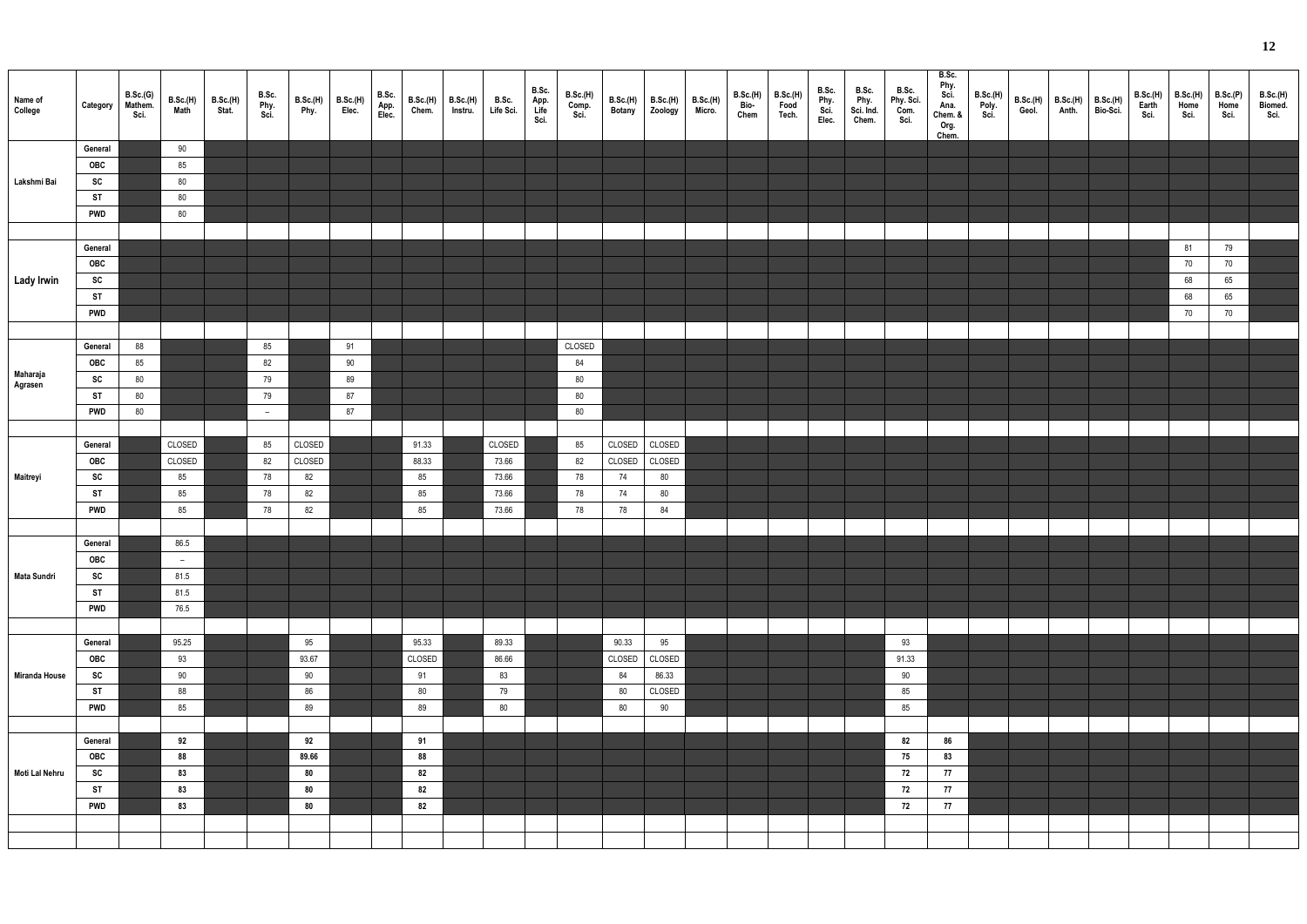| Name of<br>College   | Category   | B.Sc.(G)<br>Mathem.<br>Sci. | B.Sc.(H)<br>Math | B.Sc.(H)<br>Stat. | B.Sc.<br>Phy.<br>Sci. | B.Sc.(H)<br>Phy. | B.Sc.(H)<br>Elec. | B.Sc.<br>App.<br>Elec. | B.Sc.(H)<br>Chem. | B.Sc.(H)<br>Instru. | B.Sc.<br>Life Sci. | B.Sc.<br>App.<br>Life<br>Sci. | <b>B.Sc.(H)</b><br>Comp. | B.Sc.(H)<br><b>Botany</b> | B.Sc.(H)<br>Zoology | B.Sc.(H)<br>Micro. | B.Sc.(H)<br>Bio-<br>Chem | B.Sc.(H)<br>Food<br>Tech. | B.Sc.<br>Phy.<br>Sci.<br>Elec. | B.Sc.<br>Phy.<br>Sci. Ind.<br>Chem. | B.Sc.<br>Phy. Sci.<br>Com.<br>Sci. | B.Sc.<br>Phy.<br>Sci.<br>Ana.<br>Chem. &<br>Org.<br>Chem. | B.Sc.(H)<br>Poly.<br>Sci. |    | B.Sc.(H) B.Sc.(H)<br>Geol. Anth. | B.Sc.(H)<br>Bio-Sci. | B.Sc.(H)<br>Earth<br>Sci. | <b>B.Sc.(H)</b><br>Home<br>Sci. | B.Sc.(P)<br>Home<br>Sci. | B.Sc.(H)<br>Biomed.<br>Sci. |
|----------------------|------------|-----------------------------|------------------|-------------------|-----------------------|------------------|-------------------|------------------------|-------------------|---------------------|--------------------|-------------------------------|--------------------------|---------------------------|---------------------|--------------------|--------------------------|---------------------------|--------------------------------|-------------------------------------|------------------------------------|-----------------------------------------------------------|---------------------------|----|----------------------------------|----------------------|---------------------------|---------------------------------|--------------------------|-----------------------------|
|                      | General    | 81-86                       | CLOSED           | 90                |                       |                  |                   |                        |                   |                     |                    |                               | 92-97                    |                           |                     |                    |                          |                           |                                |                                     |                                    |                                                           |                           |    |                                  |                      |                           |                                 |                          |                             |
|                      | OBC        | CLOSED                      | CLOSED           | 81                |                       |                  |                   |                        |                   |                     |                    |                               | 87-92                    |                           |                     |                    |                          |                           |                                |                                     |                                    |                                                           |                           |    |                                  |                      |                           |                                 |                          |                             |
| P.G.D.A.V.           | SC         | 64-69                       | CLOSED           | 72                |                       |                  |                   |                        |                   |                     |                    |                               | 82-87                    |                           |                     |                    |                          |                           |                                |                                     |                                    |                                                           |                           |    |                                  |                      |                           |                                 |                          |                             |
|                      | <b>ST</b>  | 58-63                       | CLOSED           | 62                |                       |                  |                   |                        |                   |                     |                    |                               | 72-77                    |                           |                     |                    |                          |                           |                                |                                     |                                    |                                                           |                           |    |                                  |                      |                           |                                 |                          |                             |
|                      | <b>PWD</b> | 53-58                       | CLOSED           | 57                |                       |                  |                   |                        |                   |                     |                    |                               | 63-68                    |                           |                     |                    |                          |                           |                                |                                     |                                    |                                                           |                           |    |                                  |                      |                           |                                 |                          |                             |
|                      |            |                             |                  |                   |                       |                  |                   |                        |                   |                     |                    |                               |                          |                           |                     |                    |                          |                           |                                |                                     |                                    |                                                           |                           |    |                                  |                      |                           |                                 |                          |                             |
|                      | General    |                             | CLOSED           |                   |                       |                  |                   |                        |                   |                     |                    |                               |                          |                           |                     |                    |                          |                           |                                |                                     |                                    |                                                           |                           |    |                                  |                      |                           |                                 |                          |                             |
|                      | OBC        |                             | CLOSED           |                   |                       |                  |                   |                        |                   |                     |                    |                               |                          |                           |                     |                    |                          |                           |                                |                                     |                                    |                                                           |                           |    |                                  |                      |                           |                                 |                          |                             |
| P.G.D.A.V.(Eve.)     | SC         |                             | 72               |                   |                       |                  |                   |                        |                   |                     |                    |                               |                          |                           |                     |                    |                          |                           |                                |                                     |                                    |                                                           |                           |    |                                  |                      |                           |                                 |                          |                             |
|                      | <b>ST</b>  |                             | 72               |                   |                       |                  |                   |                        |                   |                     |                    |                               |                          |                           |                     |                    |                          |                           |                                |                                     |                                    |                                                           |                           |    |                                  |                      |                           |                                 |                          |                             |
|                      |            |                             |                  |                   |                       |                  |                   |                        |                   |                     |                    |                               |                          |                           |                     |                    |                          |                           |                                |                                     |                                    |                                                           |                           |    |                                  |                      |                           |                                 |                          |                             |
|                      | <b>PWD</b> |                             | 65               |                   |                       |                  |                   |                        |                   |                     |                    |                               |                          |                           |                     |                    |                          |                           |                                |                                     |                                    |                                                           |                           |    |                                  |                      |                           |                                 |                          |                             |
|                      |            |                             |                  |                   |                       |                  |                   |                        |                   |                     |                    |                               |                          |                           |                     |                    |                          |                           |                                |                                     |                                    |                                                           |                           |    |                                  |                      |                           |                                 |                          |                             |
|                      | General    |                             | 87.5-89.5        |                   | $-$                   | $\overline{a}$   | 90                |                        | $\sim$            |                     |                    |                               |                          |                           |                     |                    |                          |                           | $80\,$                         | $-$                                 | 81.6                               |                                                           |                           |    |                                  |                      |                           |                                 |                          |                             |
|                      | OBC        |                             | 82-83            |                   | 73                    | $\overline{a}$   | 86                |                        | $\sim$            |                     |                    |                               |                          |                           |                     |                    |                          |                           | 75                             | 70                                  | 75                                 |                                                           |                           |    |                                  |                      |                           |                                 |                          |                             |
| Rajdhani             | SC         |                             | 73-75            |                   | 65                    | $\overline{a}$   | 70                |                        | 75                |                     |                    |                               |                          |                           |                     |                    |                          |                           | 62                             | 63                                  | 68                                 |                                                           |                           |    |                                  |                      |                           |                                 |                          |                             |
|                      | <b>ST</b>  |                             | 70-72            |                   | 60                    | 62               | 62                |                        | 68                |                     |                    |                               |                          |                           |                     |                    |                          |                           | 60                             | 60                                  | 62                                 |                                                           |                           |    |                                  |                      |                           |                                 |                          |                             |
|                      | <b>PWD</b> |                             | 70-72            |                   | 65                    | 70               | 70                |                        | 76                |                     |                    |                               |                          |                           |                     |                    |                          |                           | 60                             | 63                                  | 70                                 |                                                           |                           |    |                                  |                      |                           |                                 |                          |                             |
|                      |            |                             |                  |                   |                       |                  |                   |                        |                   |                     |                    |                               |                          |                           |                     |                    |                          |                           |                                |                                     |                                    |                                                           |                           |    |                                  |                      |                           |                                 |                          |                             |
|                      | General    |                             |                  | CLOSED            |                       |                  |                   |                        |                   |                     |                    |                               | 92-97                    |                           |                     | 88                 |                          |                           |                                |                                     |                                    |                                                           |                           | 89 |                                  |                      |                           |                                 |                          |                             |
|                      | OBC        |                             |                  | 85                |                       |                  |                   |                        |                   |                     |                    |                               | 91-96                    |                           |                     | 85                 |                          |                           |                                |                                     |                                    |                                                           |                           | 87 |                                  |                      |                           |                                 |                          |                             |
| Ram Lal Anand        | SC         |                             |                  | $80\,$            |                       |                  |                   |                        |                   |                     |                    |                               | 87-92                    |                           |                     | 84                 |                          |                           |                                |                                     |                                    |                                                           |                           | 87 |                                  |                      |                           |                                 |                          |                             |
|                      | ST         |                             |                  | $80\,$            |                       |                  |                   |                        |                   |                     |                    |                               | 85-90                    |                           |                     | 84                 |                          |                           |                                |                                     |                                    |                                                           |                           | 87 |                                  |                      |                           |                                 |                          |                             |
|                      | <b>PWD</b> |                             |                  | 85                |                       |                  |                   |                        |                   |                     |                    |                               | 90-95                    |                           |                     | 84                 |                          |                           |                                |                                     |                                    |                                                           |                           | 87 |                                  |                      |                           |                                 |                          |                             |
|                      |            |                             |                  |                   |                       |                  |                   |                        |                   |                     |                    |                               |                          |                           |                     |                    |                          |                           |                                |                                     |                                    |                                                           |                           |    |                                  |                      |                           |                                 |                          |                             |
|                      | General    |                             | 95-96            | CLOSED            | 88                    | 95               |                   |                        | CLOSED            |                     | 82                 |                               |                          | 85                        | CLOSED              |                    |                          |                           |                                |                                     |                                    |                                                           |                           |    |                                  |                      |                           |                                 |                          |                             |
|                      | <b>OBC</b> |                             | CLOSED           | 90-92             | 87                    | 93               |                   |                        | CLOSED            |                     | 80                 |                               |                          | 85                        | CLOSED              |                    |                          |                           |                                |                                     |                                    |                                                           |                           |    |                                  |                      |                           |                                 |                          |                             |
| Ramjas               | SC         |                             | 88-90            | $88.5 -$<br>90.5  | 85                    | 87               |                   |                        | 90                |                     | 80                 |                               |                          | 82                        | 86                  |                    |                          |                           |                                |                                     |                                    |                                                           |                           |    |                                  |                      |                           |                                 |                          |                             |
|                      | ST         |                             | 88-90            | $88.5 -$          | 85                    | 86               |                   |                        | 88                |                     | 80                 |                               |                          | 82                        | 85                  |                    |                          |                           |                                |                                     |                                    |                                                           |                           |    |                                  |                      |                           |                                 |                          |                             |
|                      |            |                             |                  | 90.5<br>88.5-     |                       |                  |                   |                        |                   |                     |                    |                               |                          |                           |                     |                    |                          |                           |                                |                                     |                                    |                                                           |                           |    |                                  |                      |                           |                                 |                          |                             |
|                      | <b>PWD</b> |                             | 88-90            | 90.5              | 85                    | 88               |                   |                        | 85                |                     | 80                 |                               |                          | 84                        | 85                  |                    |                          |                           |                                |                                     |                                    |                                                           |                           |    |                                  |                      |                           |                                 |                          |                             |
|                      |            |                             |                  |                   |                       |                  |                   |                        |                   |                     |                    |                               |                          |                           |                     |                    |                          |                           |                                |                                     |                                    |                                                           |                           |    |                                  |                      |                           |                                 |                          |                             |
|                      | General    |                             | 90-91.75         |                   |                       |                  |                   |                        |                   |                     |                    |                               |                          |                           |                     |                    |                          |                           |                                |                                     |                                    |                                                           |                           |    |                                  |                      |                           |                                 |                          |                             |
|                      | OBC        |                             | 88-89.75         |                   |                       |                  |                   |                        |                   |                     |                    |                               |                          |                           |                     |                    |                          |                           |                                |                                     |                                    |                                                           |                           |    |                                  |                      |                           |                                 |                          |                             |
| Satyawati Co-<br>Ed. | SC         |                             | 83-84.75         |                   |                       |                  |                   |                        |                   |                     |                    |                               |                          |                           |                     |                    |                          |                           |                                |                                     |                                    |                                                           |                           |    |                                  |                      |                           |                                 |                          |                             |
|                      | <b>ST</b>  |                             | 83-84.75         |                   |                       |                  |                   |                        |                   |                     |                    |                               |                          |                           |                     |                    |                          |                           |                                |                                     |                                    |                                                           |                           |    |                                  |                      |                           |                                 |                          |                             |
|                      | <b>PWD</b> |                             | 78               |                   |                       |                  |                   |                        |                   |                     |                    |                               |                          |                           |                     |                    |                          |                           |                                |                                     |                                    |                                                           |                           |    |                                  |                      |                           |                                 |                          |                             |
|                      |            |                             |                  |                   |                       |                  |                   |                        |                   |                     |                    |                               |                          |                           |                     |                    |                          |                           |                                |                                     |                                    |                                                           |                           |    |                                  |                      |                           |                                 |                          |                             |
|                      | General    |                             |                  |                   |                       |                  |                   |                        |                   |                     |                    |                               | 96                       |                           |                     |                    |                          |                           |                                |                                     |                                    |                                                           |                           |    |                                  |                      |                           |                                 |                          |                             |
| Shaheed              | OBC        |                             |                  |                   |                       |                  |                   |                        |                   |                     |                    |                               | 95                       |                           |                     |                    |                          |                           |                                |                                     |                                    |                                                           |                           |    |                                  |                      |                           |                                 |                          |                             |
| Sukhdev Col .of      | SC         |                             |                  |                   |                       |                  |                   |                        |                   |                     |                    |                               | 94                       |                           |                     |                    |                          |                           |                                |                                     |                                    |                                                           |                           |    |                                  |                      |                           |                                 |                          |                             |
| <b>Bus. Studies</b>  | <b>ST</b>  |                             |                  |                   |                       |                  |                   |                        |                   |                     |                    |                               | 93.5                     |                           |                     |                    |                          |                           |                                |                                     |                                    |                                                           |                           |    |                                  |                      |                           |                                 |                          |                             |
|                      | <b>PWD</b> |                             |                  |                   |                       |                  |                   |                        |                   |                     |                    |                               | 95                       |                           |                     |                    |                          |                           |                                |                                     |                                    |                                                           |                           |    |                                  |                      |                           |                                 |                          |                             |
|                      |            |                             |                  |                   |                       |                  |                   |                        |                   |                     |                    |                               |                          |                           |                     |                    |                          |                           |                                |                                     |                                    |                                                           |                           |    |                                  |                      |                           |                                 |                          |                             |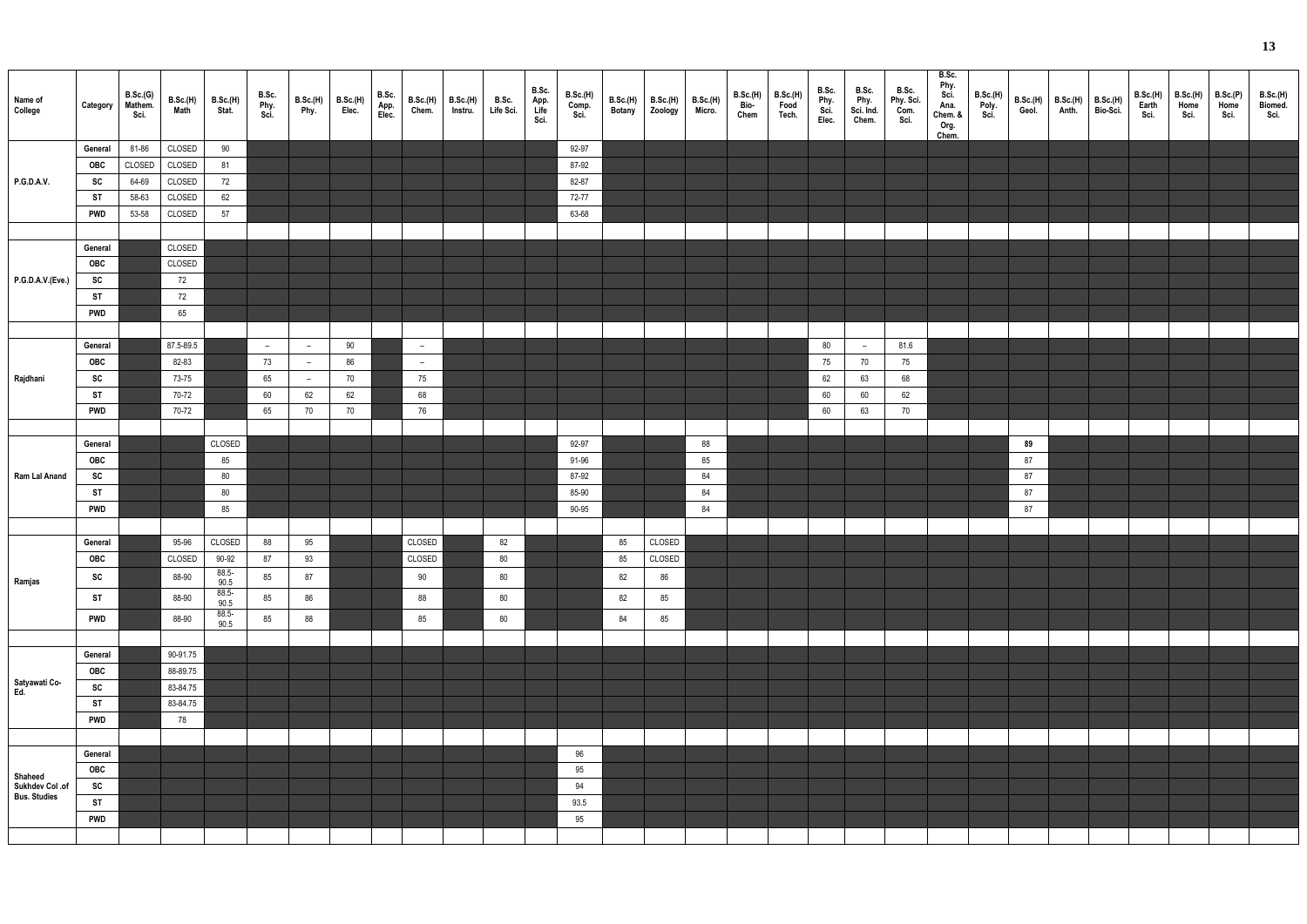| Name of<br>College                            | Category       | B.Sc.(G)<br>Mathem.<br>Sci. | B.Sc.(H)<br>Math | <b>B.Sc.(H)</b><br>Stat. | B.Sc.<br>Phy.<br>Sci. | B.Sc.(H)<br>Phy. | <b>B.Sc.(H)</b><br>Elec. | B.Sc.<br>App.<br>Elec. | <b>B.Sc.(H)</b><br>Chem. | B.Sc.(H)<br>Instru. | B.Sc.<br>Life Sci.       | B.Sc.<br>App.<br>Life<br>Sci. | B.Sc.(H)<br>Comp.<br>Sci. | B.Sc.(H)<br><b>Botany</b> | B.Sc.(H) B.Sc.(H)<br>Zoology Micro. | B.Sc.(H)<br>Bio-<br>Chem | B.Sc.(H)<br>Food<br>Tech. | B.Sc.<br>Phy.<br>Sci.<br>Elec. | B.Sc.<br>Phy.<br>Sci. Ind.<br>Chem. | B.Sc.<br>Phy. Sci.<br>Com.<br>Sci. | B.Sc.<br>Phy.<br>Sci.<br>Ana.<br>Chem. &<br>Org.<br>Chem. | B.Sc.(H)<br>Poly.<br>Sci. | B.Sc.(H)<br>Geol. | B.Sc.(H)<br>Anth. | <b>B.Sc.(H)</b><br>Bio-Sci. | B.Sc.(H)<br>Earth<br>Sci. | B.Sc.(H)<br>Home<br>Sci. | B.Sc.(P)<br>Home<br>Sci. | B.Sc.(H)<br>Biomed.<br>Sci. |
|-----------------------------------------------|----------------|-----------------------------|------------------|--------------------------|-----------------------|------------------|--------------------------|------------------------|--------------------------|---------------------|--------------------------|-------------------------------|---------------------------|---------------------------|-------------------------------------|--------------------------|---------------------------|--------------------------------|-------------------------------------|------------------------------------|-----------------------------------------------------------|---------------------------|-------------------|-------------------|-----------------------------|---------------------------|--------------------------|--------------------------|-----------------------------|
|                                               | General        |                             |                  |                          |                       |                  | 90                       |                        |                          | 87                  |                          |                               | 91-96                     |                           |                                     |                          | 90                        |                                |                                     |                                    |                                                           |                           |                   |                   |                             |                           |                          |                          | 91                          |
| Shaheed                                       | OBC            |                             |                  |                          |                       |                  | 87                       |                        |                          | 85                  |                          |                               | 88-93                     |                           |                                     |                          | 88                        |                                |                                     |                                    |                                                           |                           |                   |                   |                             |                           |                          |                          | 88                          |
| Rajguru College<br>of Appld. Sc. for<br>Women | SC             |                             |                  |                          |                       |                  | 83                       |                        |                          | 80                  |                          |                               | 83-88                     |                           |                                     |                          | 83                        |                                |                                     |                                    |                                                           |                           |                   |                   |                             |                           |                          |                          | 85                          |
|                                               | <b>ST</b>      |                             |                  |                          |                       |                  | 76                       |                        |                          | 78                  |                          |                               | 77-82                     |                           |                                     |                          | 78                        |                                |                                     |                                    |                                                           |                           |                   |                   |                             |                           |                          |                          | 78                          |
|                                               | <b>PWD</b>     |                             |                  |                          |                       |                  | 83                       |                        |                          | 82                  |                          |                               | 81-86                     |                           |                                     |                          | 83                        |                                |                                     |                                    |                                                           |                           |                   |                   |                             |                           |                          |                          | 83                          |
|                                               |                |                             |                  |                          |                       |                  |                          |                        |                          |                     |                          |                               |                           |                           |                                     |                          |                           |                                |                                     |                                    |                                                           |                           |                   |                   |                             |                           |                          |                          |                             |
|                                               | General        |                             | CLOSED           |                          |                       |                  |                          |                        |                          |                     |                          |                               |                           |                           |                                     |                          |                           |                                |                                     |                                    |                                                           |                           |                   |                   |                             |                           |                          |                          |                             |
| Shaheed                                       | <b>OBC</b>     |                             | CLOSED           |                          |                       |                  |                          |                        |                          |                     |                          |                               |                           |                           |                                     |                          |                           |                                |                                     |                                    |                                                           |                           |                   |                   |                             |                           |                          |                          |                             |
| <b>Bhagat Singh</b>                           | SC             |                             | CLOSED           |                          |                       |                  |                          |                        |                          |                     |                          |                               |                           |                           |                                     |                          |                           |                                |                                     |                                    |                                                           |                           |                   |                   |                             |                           |                          |                          |                             |
|                                               | <b>ST</b>      |                             | CLOSED<br>CLOSED |                          |                       |                  |                          |                        |                          |                     |                          |                               |                           |                           |                                     |                          |                           |                                |                                     |                                    |                                                           |                           |                   |                   |                             |                           |                          |                          |                             |
|                                               | <b>PWD</b>     |                             |                  |                          |                       |                  |                          |                        |                          |                     |                          |                               |                           |                           |                                     |                          |                           |                                |                                     |                                    |                                                           |                           |                   |                   |                             |                           |                          |                          |                             |
|                                               | General        |                             |                  |                          |                       |                  |                          |                        |                          |                     |                          |                               | 93                        |                           |                                     |                          |                           |                                |                                     |                                    |                                                           |                           |                   |                   |                             |                           |                          |                          |                             |
|                                               | <b>OBC</b>     |                             |                  |                          |                       |                  |                          |                        |                          |                     |                          |                               | $\overline{a}$            |                           |                                     |                          |                           |                                |                                     |                                    |                                                           |                           |                   |                   |                             |                           |                          |                          |                             |
| S.G.G.S. Coll. of                             | SC             |                             |                  |                          |                       |                  |                          |                        |                          |                     |                          |                               | 88                        |                           |                                     |                          |                           |                                |                                     |                                    |                                                           |                           |                   |                   |                             |                           |                          |                          |                             |
| Commerce.                                     | <b>ST</b>      |                             |                  |                          |                       |                  |                          |                        |                          |                     |                          |                               | 81                        |                           |                                     |                          |                           |                                |                                     |                                    |                                                           |                           |                   |                   |                             |                           |                          |                          |                             |
|                                               | <b>PWD</b>     |                             |                  |                          |                       |                  |                          |                        |                          |                     |                          |                               | 82                        |                           |                                     |                          |                           |                                |                                     |                                    |                                                           |                           |                   |                   |                             |                           |                          |                          |                             |
|                                               |                |                             |                  |                          |                       |                  |                          |                        |                          |                     |                          |                               |                           |                           |                                     |                          |                           |                                |                                     |                                    |                                                           |                           |                   |                   |                             |                           |                          |                          |                             |
|                                               | General        |                             | 94               |                          | 90                    | 96.33            | 95                       |                        | 93                       |                     | 84.33                    |                               |                           | 85                        | 87                                  |                          |                           | 90                             |                                     | 90                                 |                                                           |                           |                   |                   |                             |                           |                          |                          |                             |
|                                               | <b>OBC</b>     |                             | $\sim$           |                          | $\sim$                | $ \,$            | $-$                      |                        | $\sim$                   |                     | $\overline{\phantom{a}}$ |                               |                           | $\overline{\phantom{m}}$  | $-$                                 |                          |                           | $\overline{a}$                 |                                     | $-$                                |                                                           |                           |                   |                   |                             |                           |                          |                          |                             |
| S.G.T.B. Khalsa                               | SC             |                             | 85               |                          | 83                    | CLOSED           | 90                       |                        | 84                       |                     | 74                       |                               |                           | $75\,$                    | 76                                  |                          |                           | 83                             |                                     | 83                                 |                                                           |                           |                   |                   |                             |                           |                          |                          |                             |
|                                               | <b>ST</b>      |                             | 82               |                          | 72                    | 78               | 88                       |                        | 75                       |                     | 68                       |                               |                           | 68                        | 70                                  |                          |                           | 72                             |                                     | 72                                 |                                                           |                           |                   |                   |                             |                           |                          |                          |                             |
|                                               | <b>PWD</b>     |                             | 89               |                          | 77                    | CLOSED           | 88                       |                        | CLOSED                   |                     | 50                       |                               |                           | 50                        | CLOSED                              |                          |                           | 77                             |                                     | 77                                 |                                                           |                           |                   |                   |                             |                           |                          |                          |                             |
|                                               |                |                             |                  |                          |                       |                  |                          |                        |                          |                     |                          |                               |                           |                           |                                     |                          |                           |                                |                                     |                                    |                                                           |                           |                   |                   |                             |                           |                          |                          |                             |
|                                               |                |                             |                  |                          |                       |                  |                          |                        |                          |                     |                          |                               |                           |                           |                                     |                          |                           |                                |                                     |                                    |                                                           |                           |                   |                   |                             |                           |                          |                          |                             |
|                                               | General        |                             | CLOSED           |                          | 81                    | CLOSED           |                          |                        | CLOSED                   |                     | 80                       |                               |                           | 84                        | 87                                  | 89                       |                           |                                |                                     | 83                                 |                                                           |                           |                   |                   |                             |                           |                          |                          |                             |
|                                               | OBC            |                             | 85-90            |                          | 79                    | 87               |                          |                        | 86.6                     |                     | 78                       |                               |                           | 82                        | 85                                  | 86                       |                           |                                |                                     | 80                                 |                                                           |                           |                   |                   |                             |                           |                          |                          |                             |
| Shivaji                                       | SC             |                             | 85               |                          | 75                    | 85               |                          |                        | 82                       |                     | 75                       |                               |                           | 78                        | 81                                  | $80\,$                   |                           |                                |                                     | 75                                 |                                                           |                           |                   |                   |                             |                           |                          |                          |                             |
|                                               | <b>ST</b>      |                             | 85               |                          | 75                    | 85               |                          |                        | 82                       |                     | 75                       |                               |                           | 78                        | 81                                  | 80                       |                           |                                |                                     | 75                                 |                                                           |                           |                   |                   |                             |                           |                          |                          |                             |
|                                               | <b>PWD</b>     |                             | 85               |                          | 75                    | 85               |                          |                        | 82                       |                     | 75                       |                               |                           | 78                        | 81                                  | CLOSED                   |                           |                                |                                     | 70                                 |                                                           |                           |                   |                   |                             |                           |                          |                          |                             |
|                                               |                |                             |                  |                          |                       |                  |                          |                        |                          |                     |                          |                               |                           |                           |                                     |                          |                           |                                |                                     |                                    |                                                           |                           |                   |                   |                             |                           |                          |                          |                             |
|                                               | General<br>OBC |                             | 88-92<br>83.5-90 |                          |                       |                  |                          |                        |                          |                     |                          |                               | 89.5-94.5<br>81-86        |                           |                                     |                          |                           |                                |                                     |                                    |                                                           |                           |                   |                   |                             |                           |                          |                          |                             |
| Shyama Prasad<br>Mukherjee                    | SC             |                             | 83.5             |                          |                       |                  |                          |                        |                          |                     |                          |                               | 84                        |                           |                                     |                          |                           |                                |                                     |                                    |                                                           |                           |                   |                   |                             |                           |                          |                          |                             |
| College                                       | <b>ST</b>      |                             | 83.5             |                          |                       |                  |                          |                        |                          |                     |                          |                               | 84                        |                           |                                     |                          |                           |                                |                                     |                                    |                                                           |                           |                   |                   |                             |                           |                          |                          |                             |
|                                               | <b>PWD</b>     |                             | 83.5             |                          |                       |                  |                          |                        |                          |                     |                          |                               | 89.5-94.5                 |                           |                                     |                          |                           |                                |                                     |                                    |                                                           |                           |                   |                   |                             |                           |                          |                          |                             |
|                                               |                |                             |                  |                          |                       |                  |                          |                        |                          |                     |                          |                               |                           |                           |                                     |                          |                           |                                |                                     |                                    |                                                           |                           |                   |                   |                             |                           |                          |                          |                             |
|                                               | General        |                             |                  |                          | 80                    |                  |                          |                        |                          |                     |                          |                               |                           |                           |                                     |                          |                           | 82                             |                                     | 84                                 |                                                           |                           |                   |                   |                             |                           |                          |                          |                             |
|                                               | OBC            |                             |                  |                          | 75                    |                  |                          |                        |                          |                     |                          |                               |                           |                           |                                     |                          |                           | 77                             |                                     | 79                                 |                                                           |                           |                   |                   |                             |                           |                          |                          |                             |
| Shyam Lal                                     | SC             |                             |                  |                          | 70                    |                  |                          |                        |                          |                     |                          |                               |                           |                           |                                     |                          |                           | 72                             |                                     | 74                                 |                                                           |                           |                   |                   |                             |                           |                          |                          |                             |
|                                               | <b>ST</b>      |                             |                  |                          | 65                    |                  |                          |                        |                          |                     |                          |                               |                           |                           |                                     |                          |                           | 65                             |                                     | 65                                 |                                                           |                           |                   |                   |                             |                           |                          |                          |                             |
|                                               | <b>PWD</b>     |                             |                  |                          | 65                    |                  |                          |                        |                          |                     |                          |                               |                           |                           |                                     |                          |                           | 65                             |                                     | 65                                 |                                                           |                           |                   |                   |                             |                           |                          |                          |                             |
|                                               |                |                             |                  |                          |                       |                  |                          |                        |                          |                     |                          |                               |                           |                           |                                     |                          |                           |                                |                                     |                                    |                                                           |                           |                   |                   |                             |                           |                          |                          |                             |